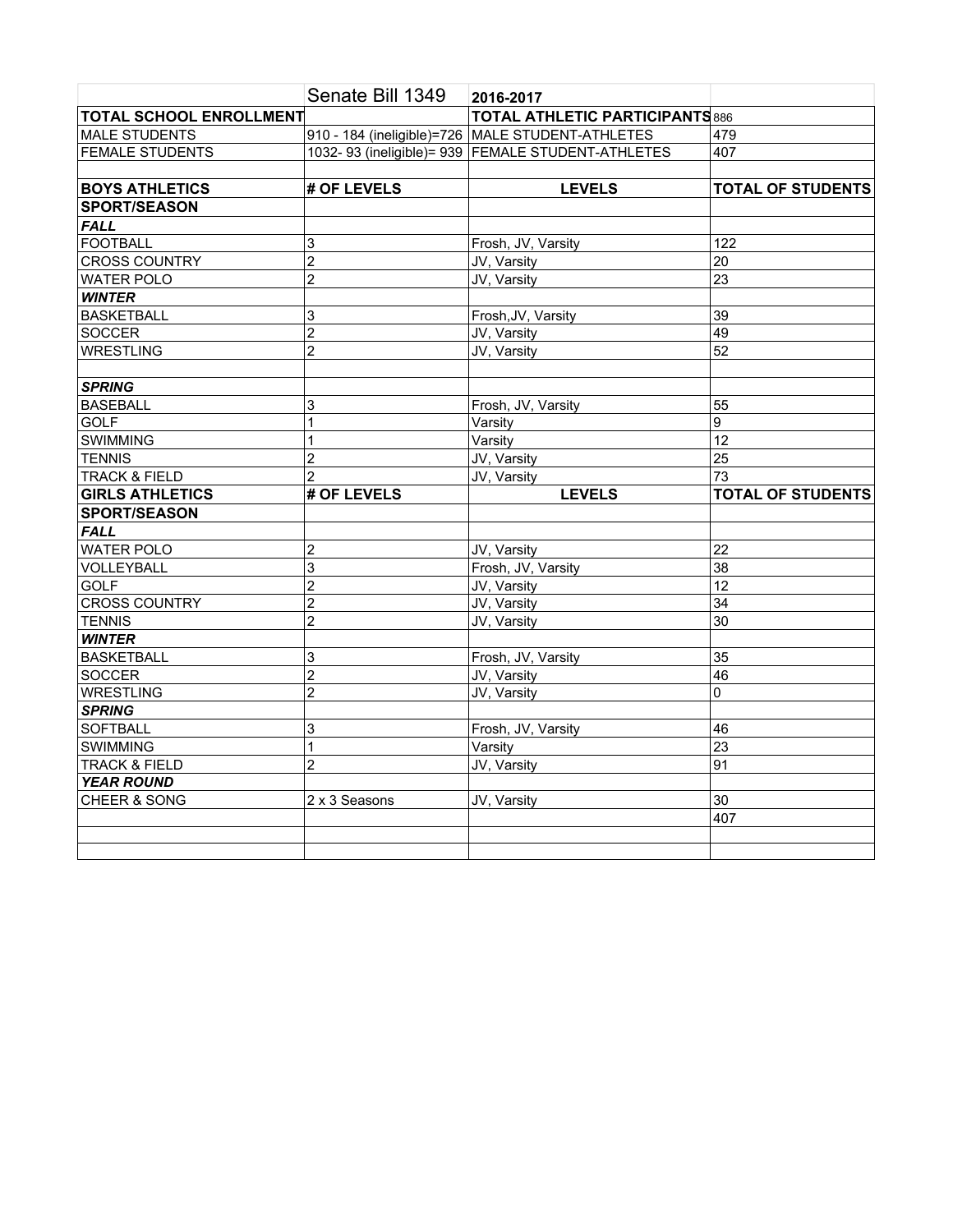## Senate Bill 1349

|                                     | <b>SB 1349</b>                   | 2014-2015                          |                          |  |
|-------------------------------------|----------------------------------|------------------------------------|--------------------------|--|
| <b>TOTAL SCHOOL ENROLLMENT 1853</b> |                                  | <b>TOTAL ATHLETIC PARTICIPANTS</b> |                          |  |
| <b>MALE STUDENTS</b>                | 916                              | <b>MALE STUDENT-ATHLETES</b>       | 459                      |  |
| <b>FEMALE STUDENTS</b>              | 937                              | FEMALE STUDENT-ATHLETES            | 389                      |  |
|                                     |                                  |                                    |                          |  |
| <b>BOYS ATHLETICS</b>               | # OF LEVELS                      | <b>LEVELS</b>                      | <b>TOTAL OF STUDENTS</b> |  |
| <b>SPORT/SEASON</b>                 |                                  |                                    |                          |  |
| <b>FALL</b>                         |                                  |                                    |                          |  |
| <b>FOOTBALL</b>                     | 3                                | Frosh, JV, Varsity                 | 140                      |  |
| <b>CROSS COUNTRY</b>                | $\overline{2}$                   | JV, Varsity                        | 22                       |  |
| <b>WATER POLO</b>                   | $\overline{2}$                   | JV, Varsity                        | 19                       |  |
| <b>WINTER</b>                       |                                  |                                    |                          |  |
| <b>BASKETBALL</b>                   | 3                                | Frosh, JV, Varsity                 | 45                       |  |
| <b>SOCCER</b>                       | $\overline{2}$                   | JV, Varsity                        | 35                       |  |
| <b>WRESTLING</b>                    | $\overline{2}$                   | JV, Varsity                        | 25                       |  |
| <b>SPRING</b>                       |                                  |                                    |                          |  |
| <b>BASEBALL</b>                     | 3                                | Frosh, JV, Varsity                 | 50                       |  |
| <b>GOLF</b>                         | $\overline{2}$                   | JV, Varsity                        | $\overline{11}$          |  |
| <b>SWIMMING</b>                     | 1                                | Varsity                            | 14                       |  |
| <b>TENNIS</b>                       | $\overline{2}$                   | JV, Varsity                        | $\overline{20}$          |  |
| <b>TRACK &amp; FIELD</b>            | $\overline{2}$                   | JV, Varsity                        | 78                       |  |
|                                     | 24                               |                                    | 459                      |  |
|                                     |                                  |                                    |                          |  |
|                                     |                                  |                                    |                          |  |
| <b>GIRLS ATHLETICS</b>              | # OF LEVELS                      | <b>LEVELS</b>                      | <b>TOTAL OF STUDENTS</b> |  |
| <b>SPORT/SEASON</b>                 |                                  |                                    |                          |  |
| <b>FALL</b>                         |                                  |                                    |                          |  |
| <b>WATER POLO</b>                   | $\overline{\mathbf{c}}$          | JV, Varsity                        | 20                       |  |
| VOLLEYBALL                          | 3                                | Frosh, JV, Varsity                 | 35                       |  |
| <b>GOLF</b>                         | $\overline{2}$                   | JV, Varsity                        | 16                       |  |
| <b>CROSS COUNTRY</b>                | $\overline{2}$                   | JV, Varsity                        | 32                       |  |
| <b>TENNIS</b>                       | $\overline{2}$                   | JV, Varsity                        | $\overline{26}$          |  |
|                                     |                                  |                                    |                          |  |
| <b>WINTER</b>                       |                                  |                                    |                          |  |
| <b>BASKETBALL</b>                   | 3                                | Frosh, JV, Varsity                 | 33                       |  |
| <b>SOCCER</b><br><b>WRESTLING</b>   | $\overline{2}$<br>$\overline{c}$ | JV, Varsity<br>JV, Varsity         | $\overline{39}$<br>0     |  |
|                                     |                                  |                                    |                          |  |
| <b>SPRING</b>                       |                                  |                                    |                          |  |
| <b>SOFTBALL</b>                     | 3                                | Frosh, JV, Varsity                 | 45                       |  |
| <b>SWIMMING</b>                     |                                  | Varsity                            | 30                       |  |
| <b>TRACK &amp; FIELD</b>            | 2                                | JV, Varsity                        | 83                       |  |
| <b>YEAR ROUND</b>                   |                                  |                                    |                          |  |
| <b>CHEER &amp; SONG</b>             | $\overline{2}$                   | JV, Varsity                        | 30                       |  |
|                                     | 26                               |                                    | 389                      |  |
|                                     |                                  |                                    |                          |  |
|                                     |                                  |                                    |                          |  |